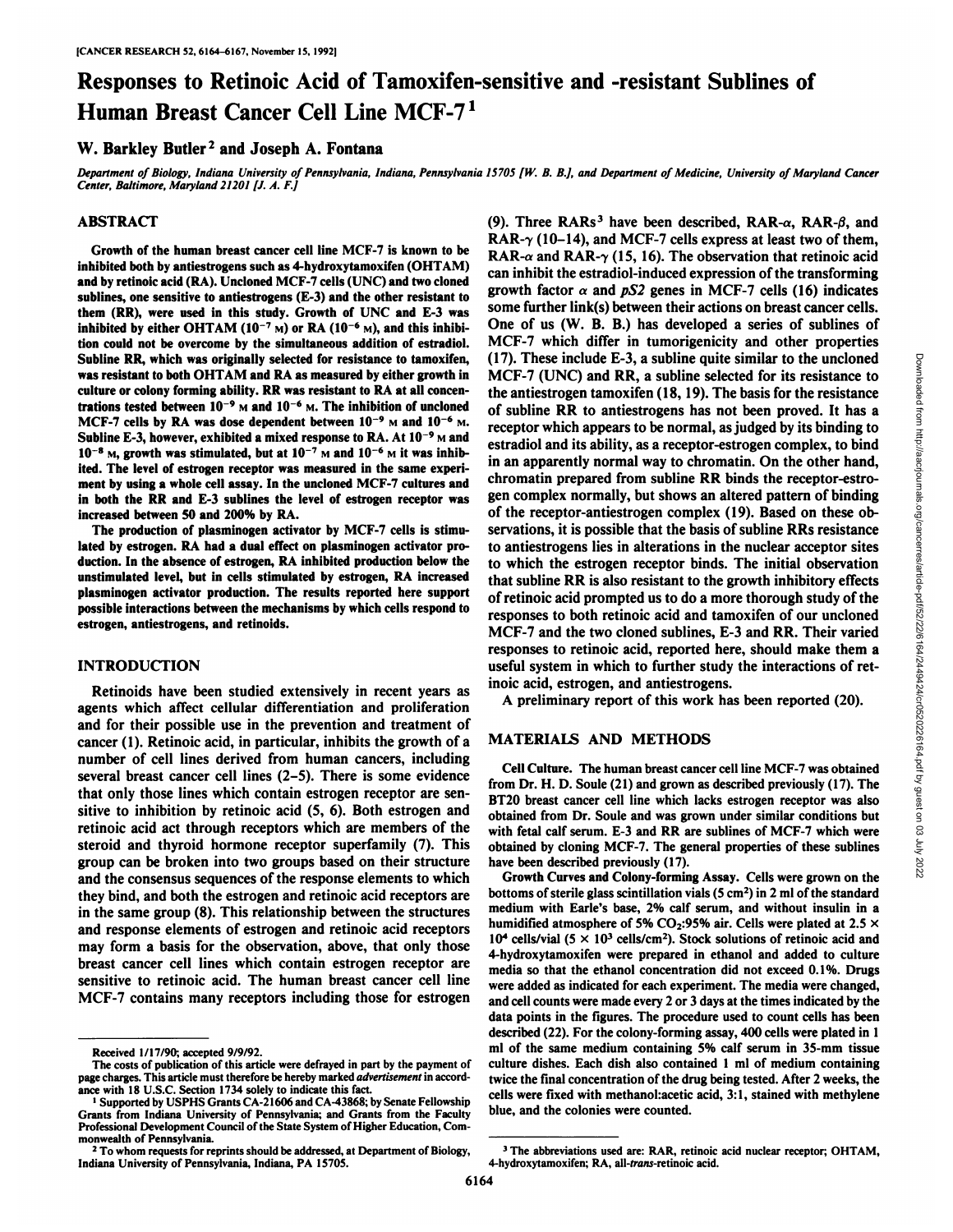Measurement of Estrogen-binding Capacity. Cells were grown in 2% calf serum in glass scintillation vials as described above for growth curves. Estrogen-binding capacity was measured in intact cells follow ing a 60-min incubation at  $37^{\circ}$ C with [3H]estradiol as described previously (23, 24). Results have been normalized to cell number.

Plasminogen Activator Assay. The procedures used to assay plasminogen activator production by MCF-7 cells have been described previ-<br>ously (25. 26). Cells were plated in T-25 flasks (5  $\times$  10<sup>5</sup> cells/flask) in ously (25, 26). Cells were plated in T-25 flasks ( $5 \times 10^5$  cells/flask) in 5% calf serum which had been stripped of endogenous steroids by  $\frac{03}{10}$ <br>treatment with dextran-coated charcoal (24). They were changed to  $\frac{01}{10}$  10<sup>4</sup> treatment with dextran-coated charcoal (24). They were changed to fresh media 2 days later and 3 days after that were changed to fresh media containing the indicated concentrations of estradiol and/or retinoic acid. Two days later they were given fresh media and after 2 more days the media were collected, centrifuged to remove cells and cell debris, and assayed for plasminogen activator activity by using the  ${}^{3}$ H-labeled fibrin assay described previously (25, 26). Cell counts were also made and the results are expressed as milliunits of plasminogen activator per million cells.

Statistical Analysis. Statistical significance of the experimental re sults was obtained by the 2-sample  $t$  test.

# **RESULTS**

Effect of Retinoic Acid on MCF-7 Cell Growth. It has been reported previously that growth of the uncloned MCF-7 human breast cancer cell line is inhibited by both RA (2–4) and the antiestrogen OHTAM (27). The results shown in Fig. 1A show  $\frac{11}{14}$  that this is true of our MCF-7 cells too. We have described a antiestrogen OHTAM (27). The results shown in Fig.  $1A$  show that this is true of our MCF-7 cells too. We have described a series of cloned sublines of MCF-7 (17), and tested two of them for their sensitivity to RA. Subline E-3 is very similar to the uncloned line in many respects and its growth is inhibited by both OHTAM and RA (Fig.  $1B$ ). The subline RR was selected for its resistance to tamoxifen. As shown in Fig.  $1C$ , it is resistant to OHTAM and also to RA. We also measured the sensi tivity of the human breast cancer cell line BT20 which lacks<br>extension assessment to the share in Fig. 1.D it too is genistent to Fig. 1. Effect of RA and OHTAM on the growth of human breast cancer cells. estrogen receptors. As shown in Fig. ID, it too is resistant to both OHTAM and RA. The resistance of subline RR to both OHTAM and RA was also seen in a colony-forming assay, as shown in Fig. 2A for OHTAM and in Fig. 2B for RA. The results of a dose-response curve of uncloned MCF-7 and the two sublines, E-3 and RR, are shown in Fig.3A. Here cells were grown for 10 days in the presence of various concentrations of RA. The results were different for each of the three cultures tested. The uncloned MCF-7 (UNC) was inhibited by RA in a simple dose-dependent manner and, as shown previously, subline RR, which was selected for resistance to tamoxifen, is resistant to RA at all concentrations tested. Subline E-3, how ever, gave a mixed response. Although its growth was inhibited by high concentrations of RA, it was actually stimulated at lowconcentrations.

Effect of Estrogen on RA Inhibition. Although the lines tested showed similar patterns of resistance to RA and OHTAM, RA inhibition cannot be reversed by estrogen as inhibition by OHTAM can be (data not shown).

Effect of RA on Estrogen Receptor Level. To further explore possible relationships between the actions of retinoids and es trogens on MCF-7 cells, we measured the effect of RA on the level of estrogen receptor in MCF-7 cells by using the whole cell assay we have used before (23,24). The results are shown in Fig. 3B, in which the level of estrogen receptor was measured in the same experiment shown in Fig.  $3A$ . In all three cultures, RA caused an increase in the level of estrogen receptor, but the cultures differed in the degree of the response, with the greatest increase being observed in the uncloned MCF-7 cells. The de cline in receptor level in uncloned MCF-7 and E-3 seen at the highest concentrations of RA used may be due to the fact that



Cells were plated as described in "Materials and Methods", and 3 days (UNC, containing the indicated concentrations of RA or OHTAM. A. uncloned MCF-7 ( $UNC$ ). B, E-3, a subline of MCF-7 resembling the uncloned culture in most ways. C, RR, a subline of MCF-7 resistant to antiestrogens.  $D$ , BT20, a human breast cancer cell line lacking estrogen receptors. Points, mean of duplicates; SD was smaller than the symbols.

at these concentrations growth of both cultures was signifi cantly inhibited. Although RA increased the level of estrogen receptor, an experiment using the uncloned MCF-7 showed that it had no effect on the  $K_d$  of the receptor. Untreated cells had 67,000 estrogen-binding sites/cell, and cells treated for 10 days with  $10^{-8}$  M RA had 116,000 sites/cell, an increase of 73%. The  $K_d$  for both cultures was the same,  $1.6 \times 10^{-9}$  M.

Effect of RA on Plasminogen Activator Production. One of the effects of estrogen on MCF-7 cells is to increase the level of plasminogen activator produced and secreted into the medium (25). The stimulation observed is primarily due to the effect on the tissue type plasminogen activator (28). This stimulation is inhibited by OHTAM (25), which for plasminogen activator, unlike for progesterone receptor, acts as a pure estrogen antag onist (29). We therefore wanted to determine what effect RA had on plasminogen activator production by MCF-7 cells. As shown in Fig. 4, the effect of RA on plasminogen activator production by MCF-7 cells is dependent on estrogen. In the absence of estrogen, RA inhibits the basal level of plasminogen activator production by E-3 and RR cells. The results are the opposite in the presence of estrogen, however. Here, cells in which plasminogen activator production has been maximally stimulated by estrogen can be stimulated further by RA.This is especially evident in E-3.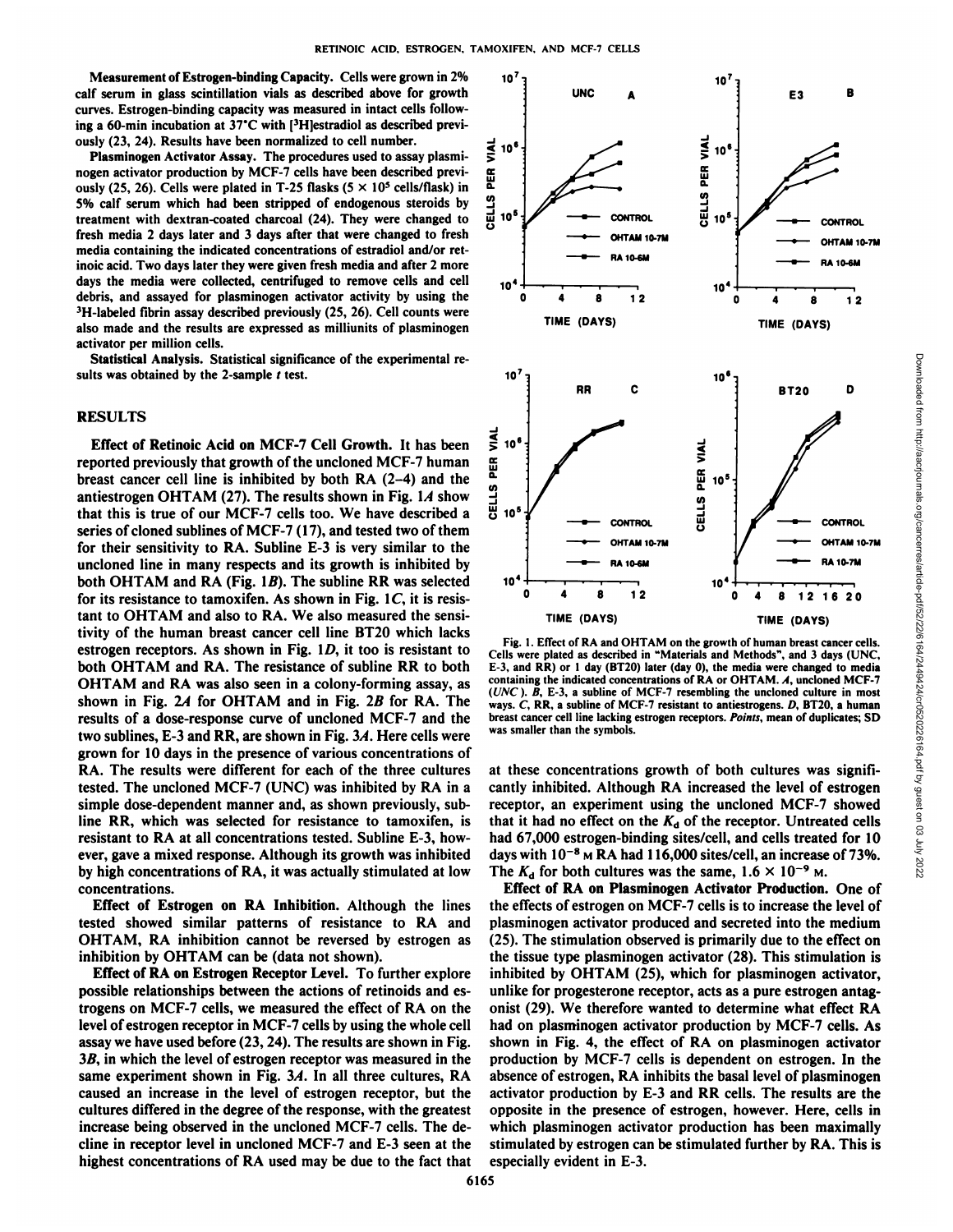



# DISCUSSION

The results presented here clearly indicate that there are in teractions between the effects of estrogens, antiestrogens, and retinoic acid on MCF-7 cells, (a) In all MCF-7 sublines tested (Fig.  $3B$ ) retinoic acid increased the level of estrogen binding. RA has recently been shown to produce a 2-fold increase in estrogen receptor mRNA (16). (b) Plasminogen activator production, which is stimulated by estrogen in MCF-7 cells (25),  $\frac{1}{2}$  was inhibited by retinoic acid in the absence of estrogen, but  $\frac{1}{2}$  stimulated further by retinoic acid added simultaneously with a was inhibited by retinoic acid in the absence of estrogen, but stimulated further by retinoic acid added simultaneously with a fully inducing dose of estradiol (Fig. 4). (c) A subline of MCF-7,<br>RR, which was selected for its resistance to the antiestrogen<br>tamoxifen proved to also be resistant to the growth inhibitory<br> $\sum_{i=1}^{5}$ RR, which was selected for its resistance to the antiestrogen tamoxifen proved to also be resistant to the growth inhibitory effects of retinoic acid (Figs. 1–3). In addition, as shown in<br>Fig. 3. retinoic acid can inhibit or stimulate the growth of these Fig. 3, retinoic acid can inhibit or stimulate the growth of these MCF-7 sublines, depending on the concentration of RA used and the MCF-7 subline tested. A similar stimulation of MCF-7 cells by low concentrations of RA has been reported previously (3).

The results presented here do not provide evidence for any specific model which would explain these interactions. Enough is known about the mechanisms by which estrogens and retinoids act on cells, however, to make it possible to suggest prob able explanations for these results. The receptors for estrogen



Fig. 3. Effect of various concentrations of RA on the growth and estrogen

receptor level of MCF-7 cells. Cells were plated and 1 day later duplicate vials were taken for cell counts and the media in the rest were changed to the concen trations of RA indicated (day 0). Cultures were given fresh media containing RA on days 4 and 7. On day 10 three vials were used for cell counts and six vials were used for measuring the level of estrogen receptor.  $A$ , increase in cell number over 10 days. Controls increased 23-fold ( $UNC$ ), 19-fold ( $E$ -3) and 42-fold ( $RR$ ).  $B$ , estrogen receptor level. Points, mean of triplicates; bars, SD. \*,  $P < 0.01$  versus untreated control  $(C)$ ; +,  $P < 0.025$  versus control  $(C)$ .



Fig. 4. Effect of estradici and RA on plasminogen activator production by MCF-7 cells. Cells were treated for 4 days with the indicated concentrations of  $RA$  in the presence or absence of  $10^{-8}$  Mestradiol, and the media were assayed for plasminogen activator. Points, mean of triplicates; bars, SD. C, is untreated control.